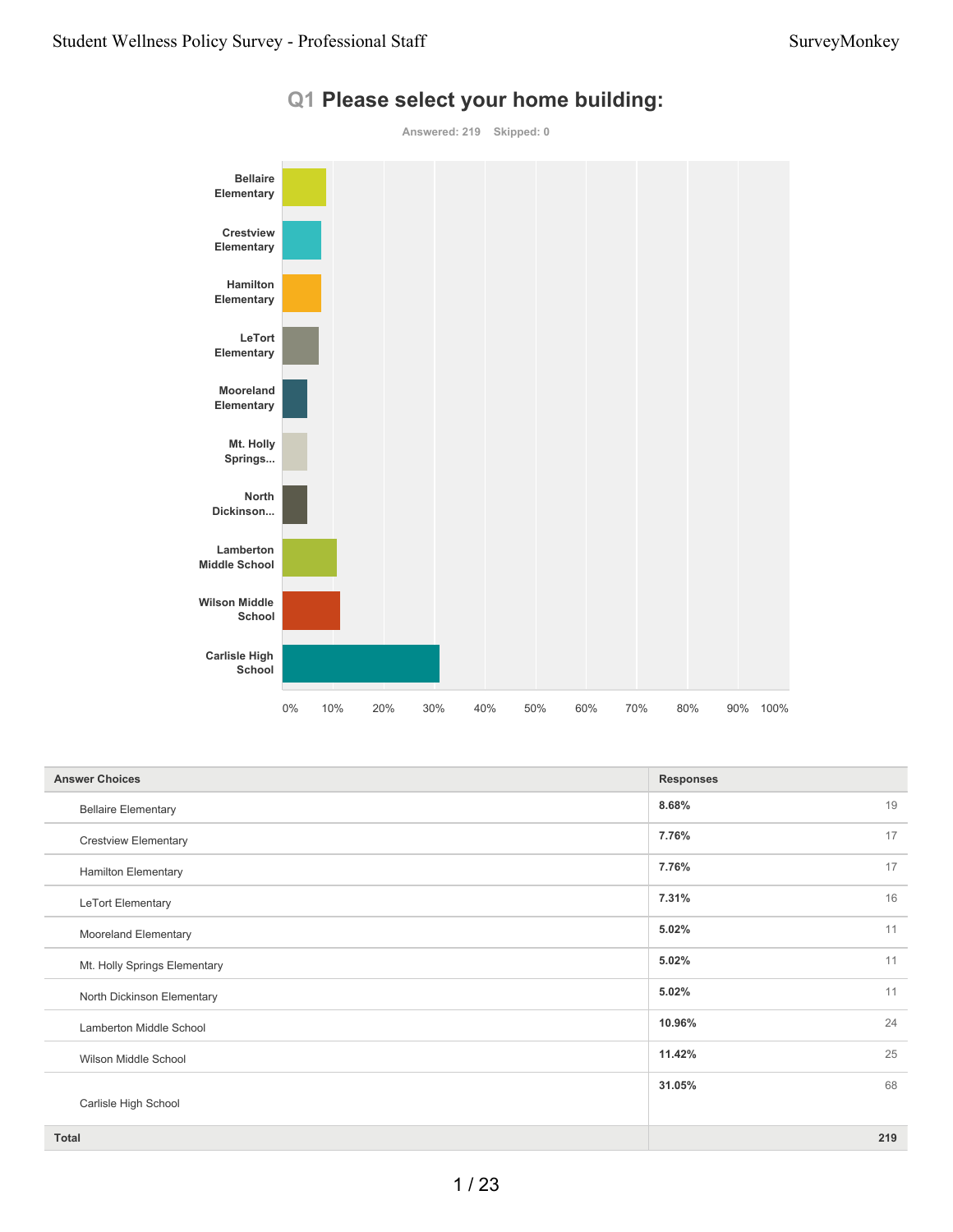#### **Q2 Please select one of the following that best describes your position in the district.**



| <b>Answer Choices</b>               | <b>Responses</b> |     |
|-------------------------------------|------------------|-----|
| Regular Education Classroom Teacher | 70.78%           | 155 |
| <b>Special Education/Specialist</b> | 29.22%           | 64  |
| <b>Total</b>                        |                  | 219 |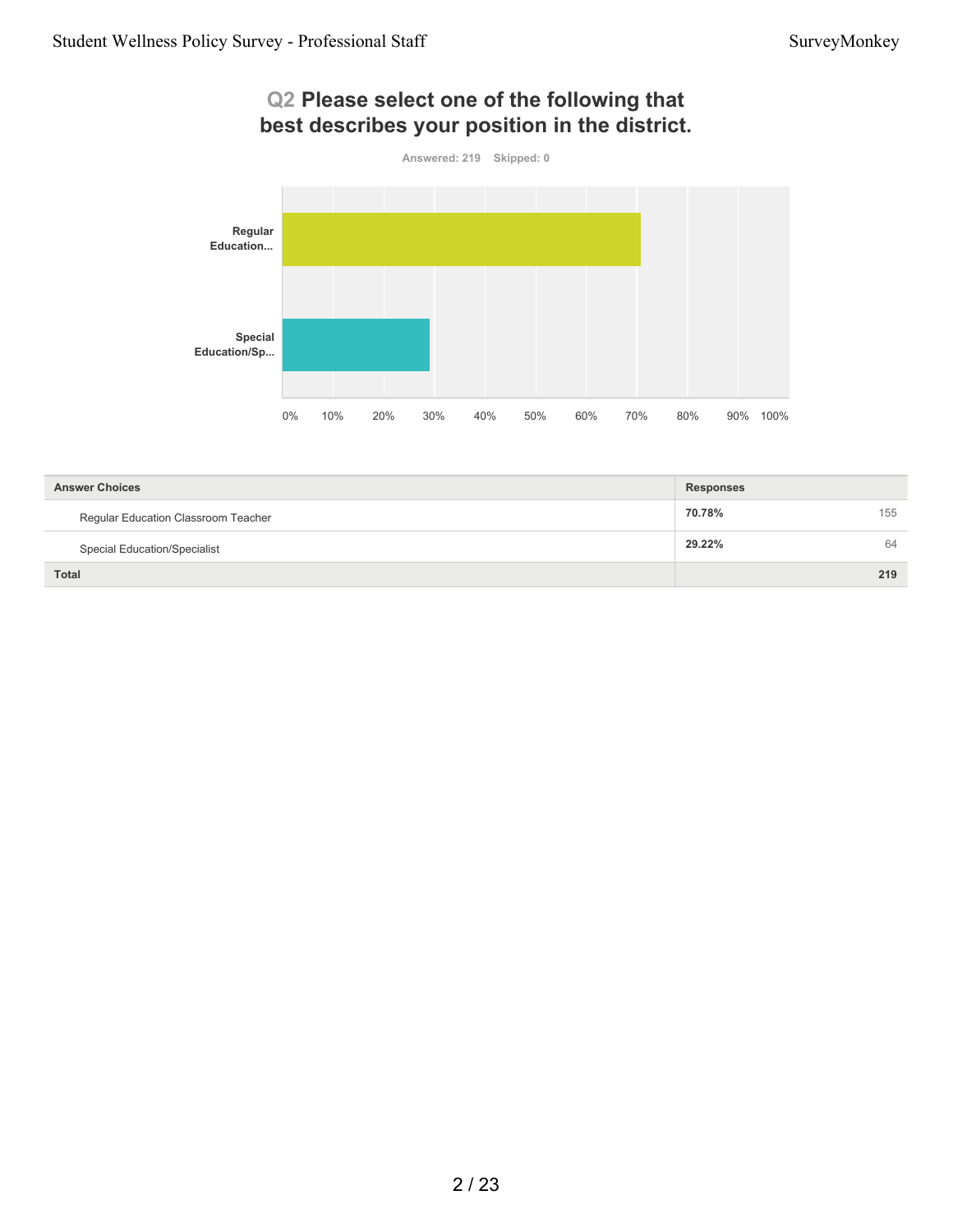#### **Q3 I am aware that the school district has a student wellness policy that sets physical education and nutrition standards/guidelines.**

**Answered: 211 Skipped: 8**



| <b>Answer Choices</b>    | <b>Responses</b> |
|--------------------------|------------------|
| <b>Strongly Agree</b>    | 18.96%<br>40     |
| Agree                    | 64.93%<br>137    |
| <b>Disagree</b>          | 32<br>15.17%     |
| <b>Strongly Disagree</b> | 0.95%<br>2       |
| <b>Total</b>             | 211              |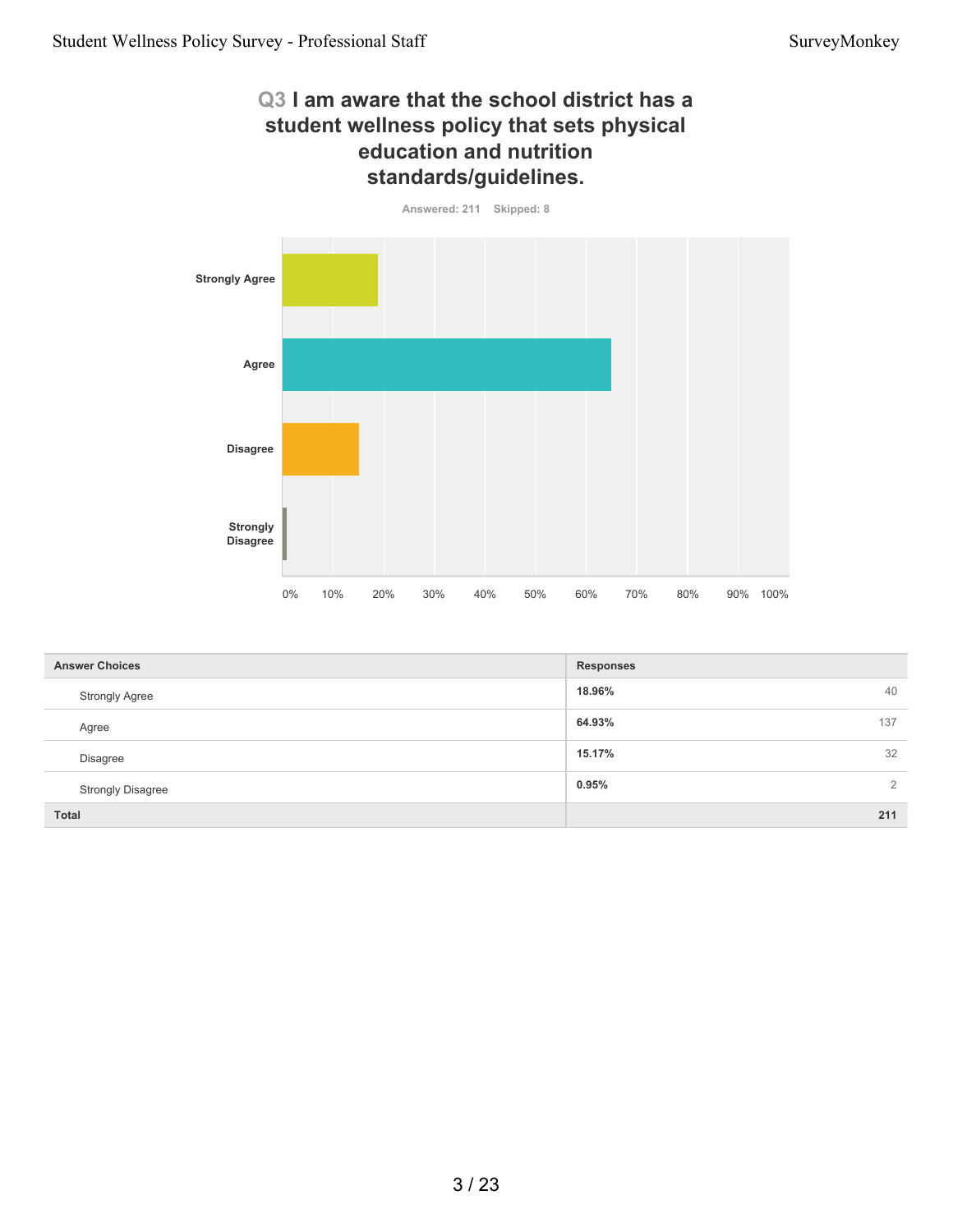

| <b>Answer Choices</b>    | <b>Responses</b> |
|--------------------------|------------------|
| <b>Strongly Agree</b>    | 22<br>10.48%     |
| Agree                    | 48.10%<br>101    |
| <b>Disagree</b>          | 36.19%<br>76     |
| <b>Strongly Disagree</b> | 5.24%<br>11      |
| <b>Total</b>             | 210              |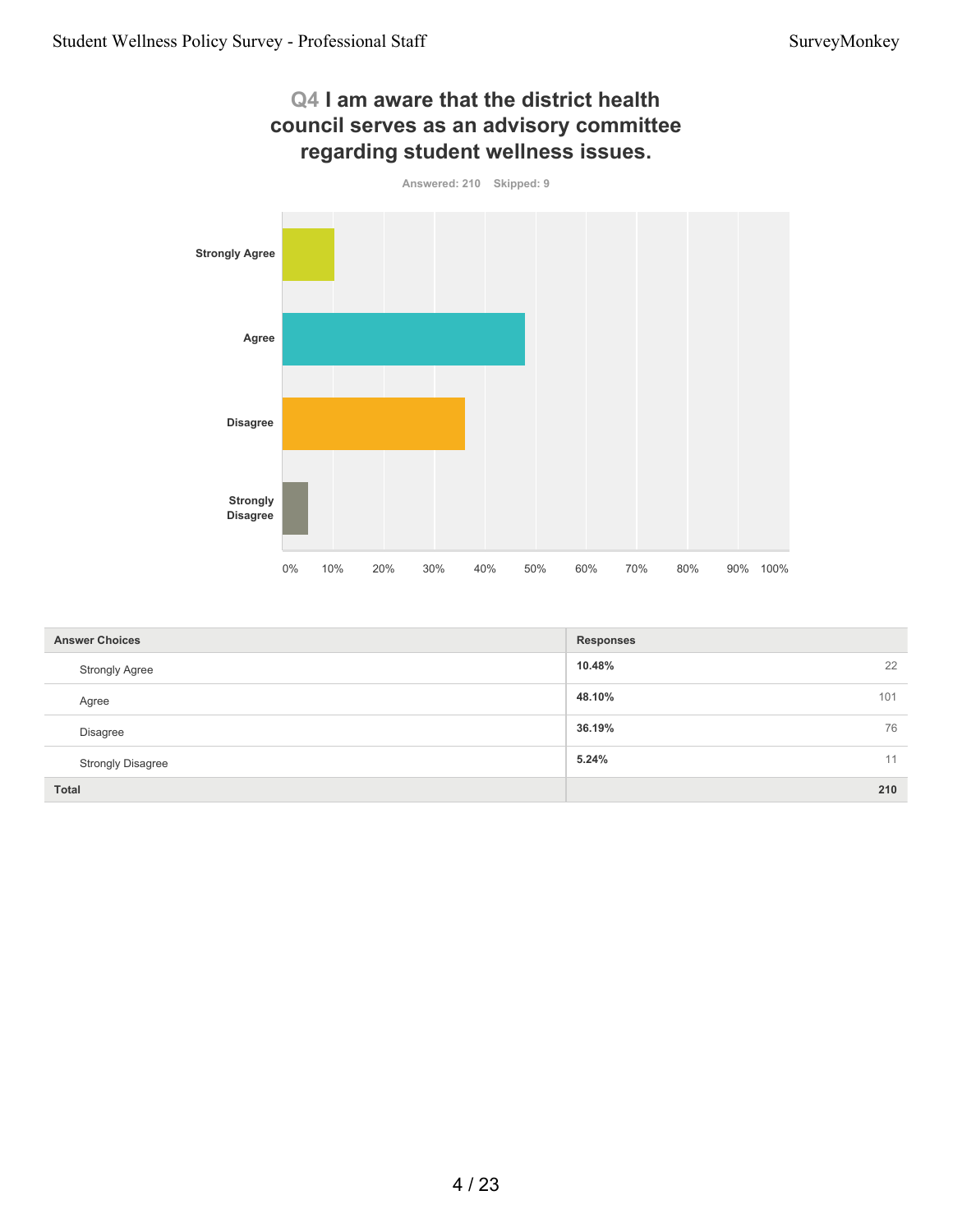#### **Q5 I am aware that the district health council supports the building and/or school health council efforts regarding student wellness.**

**Answered: 211 Skipped: 8**



| <b>Answer Choices</b>    | <b>Responses</b> |
|--------------------------|------------------|
| <b>Strongly Agree</b>    | 22<br>10.43%     |
| Agree                    | 49.29%<br>104    |
| <b>Disagree</b>          | 35.55%<br>75     |
| <b>Strongly Disagree</b> | 4.74%<br>10      |
| <b>Total</b>             | 211              |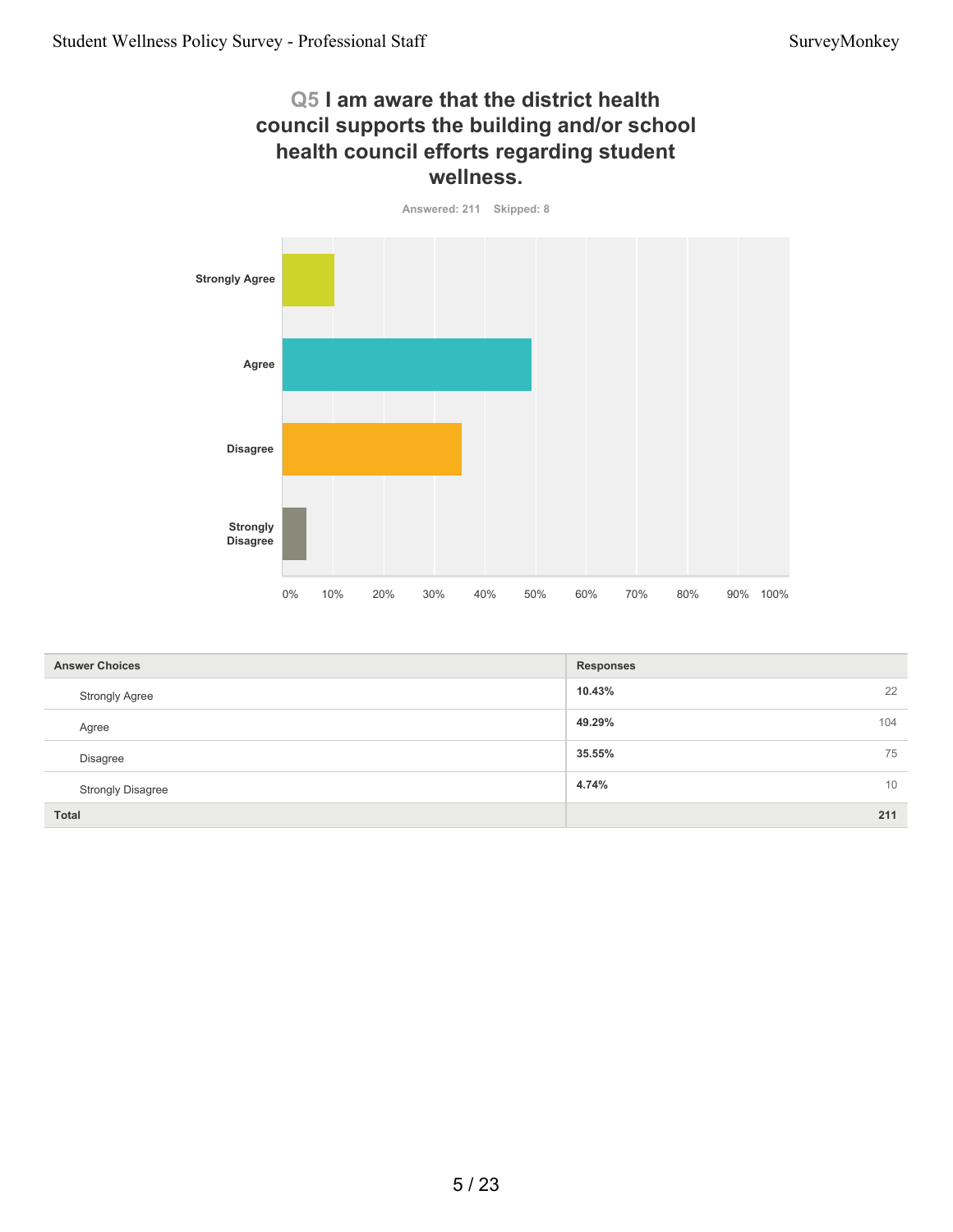

#### **Q6 My building has an active school health council.**

| <b>Answer Choices</b>    | <b>Responses</b> |
|--------------------------|------------------|
| <b>Strongly Agree</b>    | 2.59%<br>5       |
| Agree                    | 36.79%<br>71     |
| <b>Disagree</b>          | 53.89%<br>104    |
| <b>Strongly Disagree</b> | 6.74%<br>13      |
| <b>Total</b>             | 193              |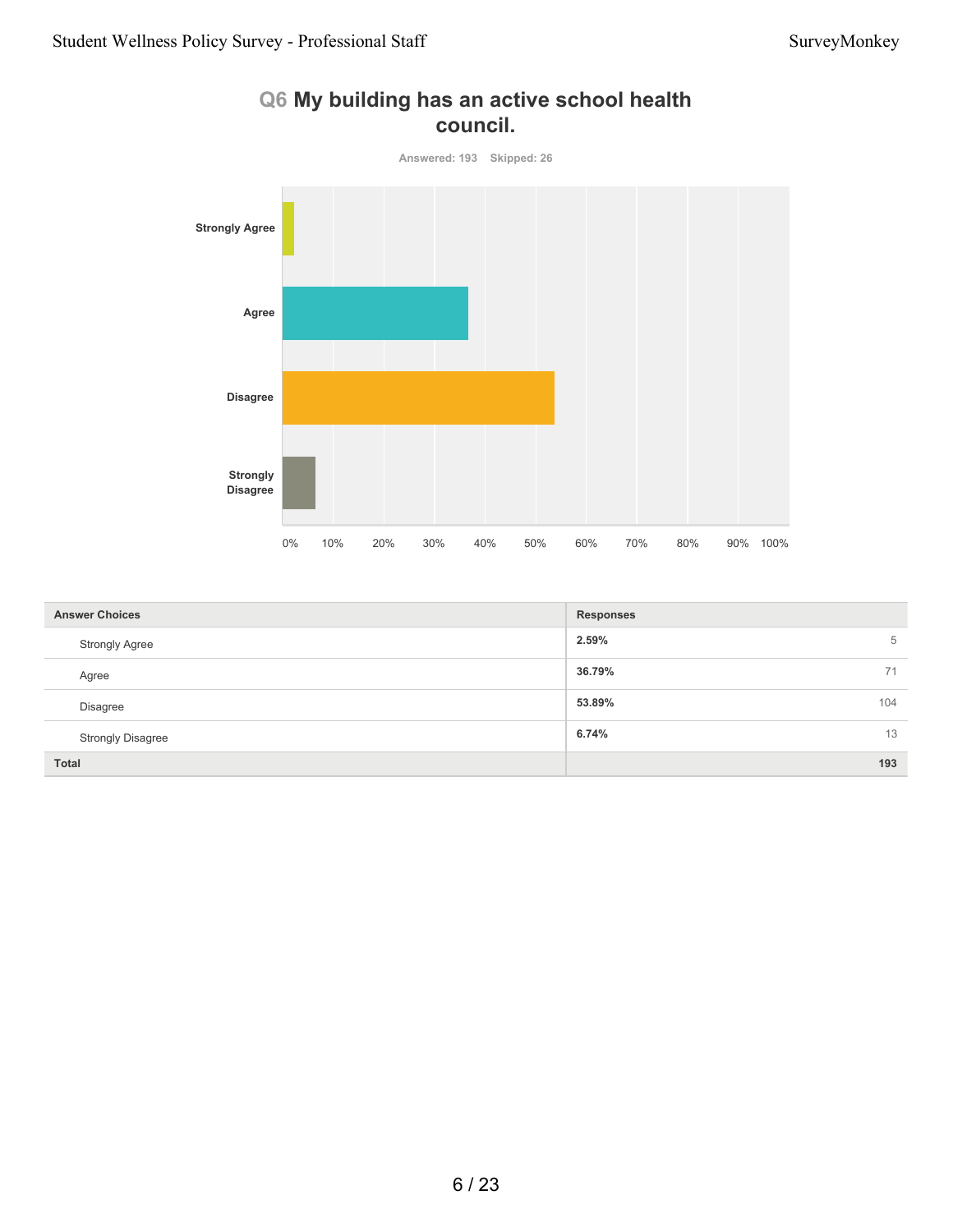## **Q7 Rate the extent to which activities sponsored by your building and/or school health council have impacted student nutrition and physical wellness with students.**



| <b>Answer Choices</b> | <b>Responses</b> |
|-----------------------|------------------|
| High Impact           | 12<br>6.19%      |
| Medium Impact         | 63<br>32.47%     |
| Low Impact            | 91<br>46.91%     |
| No Impact             | 28<br>14.43%     |
| Total                 | 194              |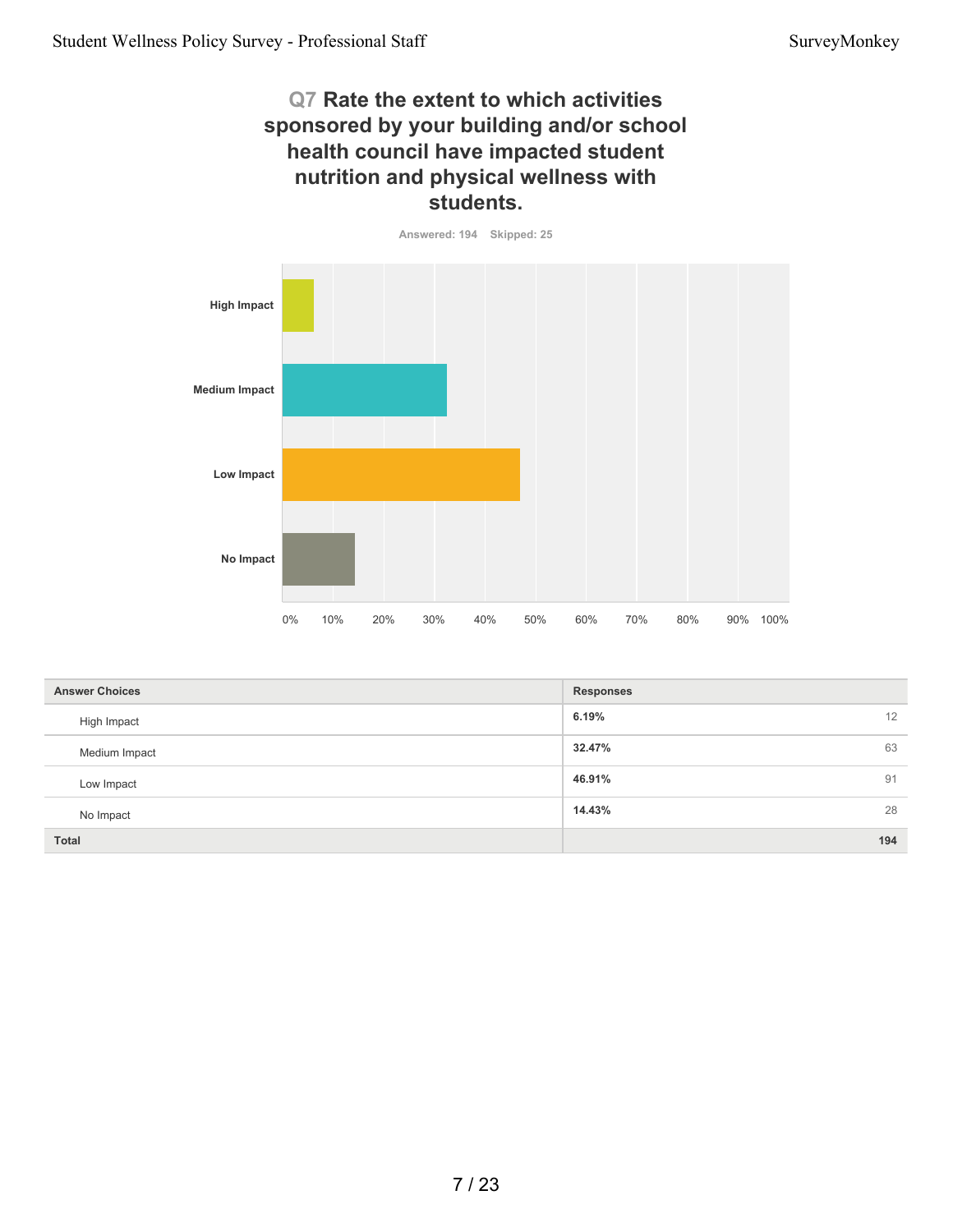#### **Q8 Rate the extent to which, on average, your building and/or school health council promotes health and wellness events and activities for students.**

**Answered: 194 Skipped: 25**



| <b>Answer Choices</b> | <b>Responses</b> |
|-----------------------|------------------|
| Daily                 | 6.19%<br>12      |
| Weekly                | 7.22%<br>14      |
| Monthly               | 47<br>24.23%     |
| Never                 | 28<br>14.43%     |
| Don't Know            | 93<br>47.94%     |
| <b>Total</b>          | 194              |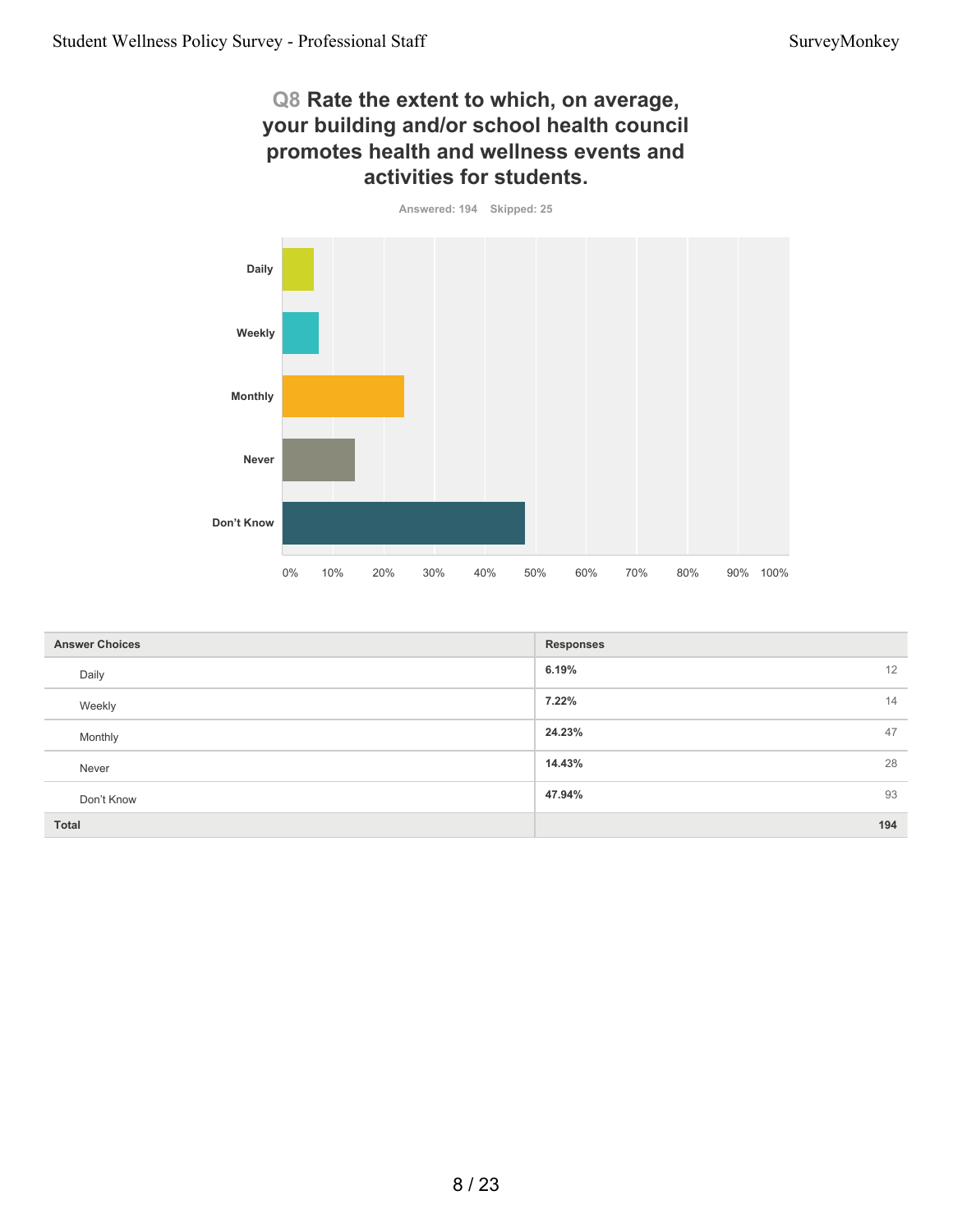

| <b>Answer Choices</b>         | <b>Responses</b> |
|-------------------------------|------------------|
| Food and Nutrition            | 50<br>30.86%     |
| <b>Physical Activity</b>      | 95<br>58.64%     |
| $5 - 2 - 1 - 0$               | 15<br>9.26%      |
| Take 10                       | 67<br>41.36%     |
| <b>Water Consumption</b>      | 37<br>22.84%     |
| <b>Brain Breaks</b>           | 70<br>43.21%     |
| <b>Mental Health Topics</b>   | 27<br>16.67%     |
| Other (please specify)        | 25<br>15.43%     |
| <b>Total Respondents: 162</b> |                  |

**Q9 My building and/or school health council**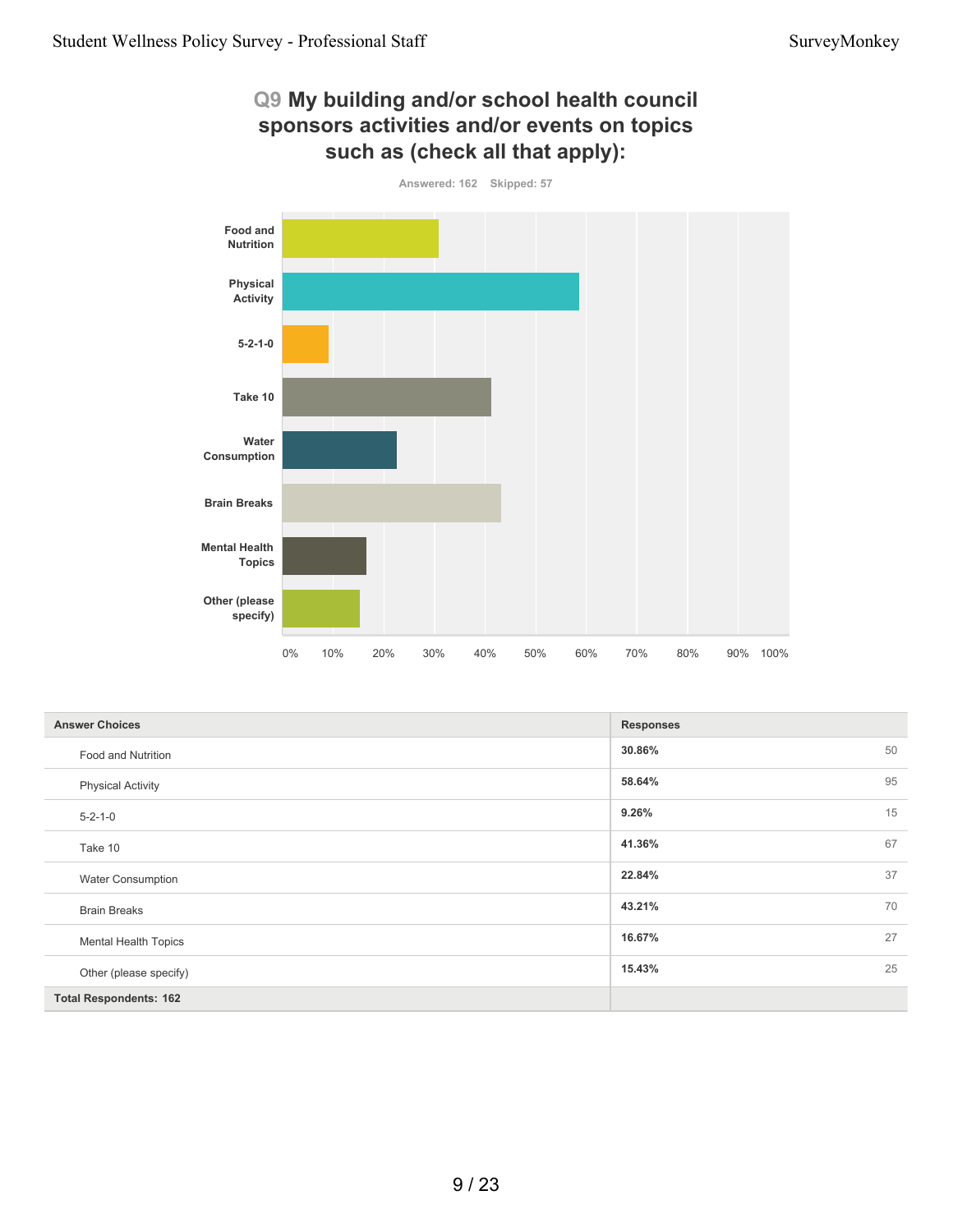## **Q10 Rate the extent to which your building and/or your school health council provides opportunities for physical activity during the school day excluding physical education and passing time in the hallways:**



| <b>Answer Choices</b> | <b>Responses</b> |
|-----------------------|------------------|
| Daily                 | 22.63%<br>43     |
| Weekly                | 6.84%<br>13      |
| Monthly               | 21<br>11.05%     |
| Never                 | 47<br>24.74%     |
| Don't Know            | 66<br>34.74%     |
| Total                 | 190              |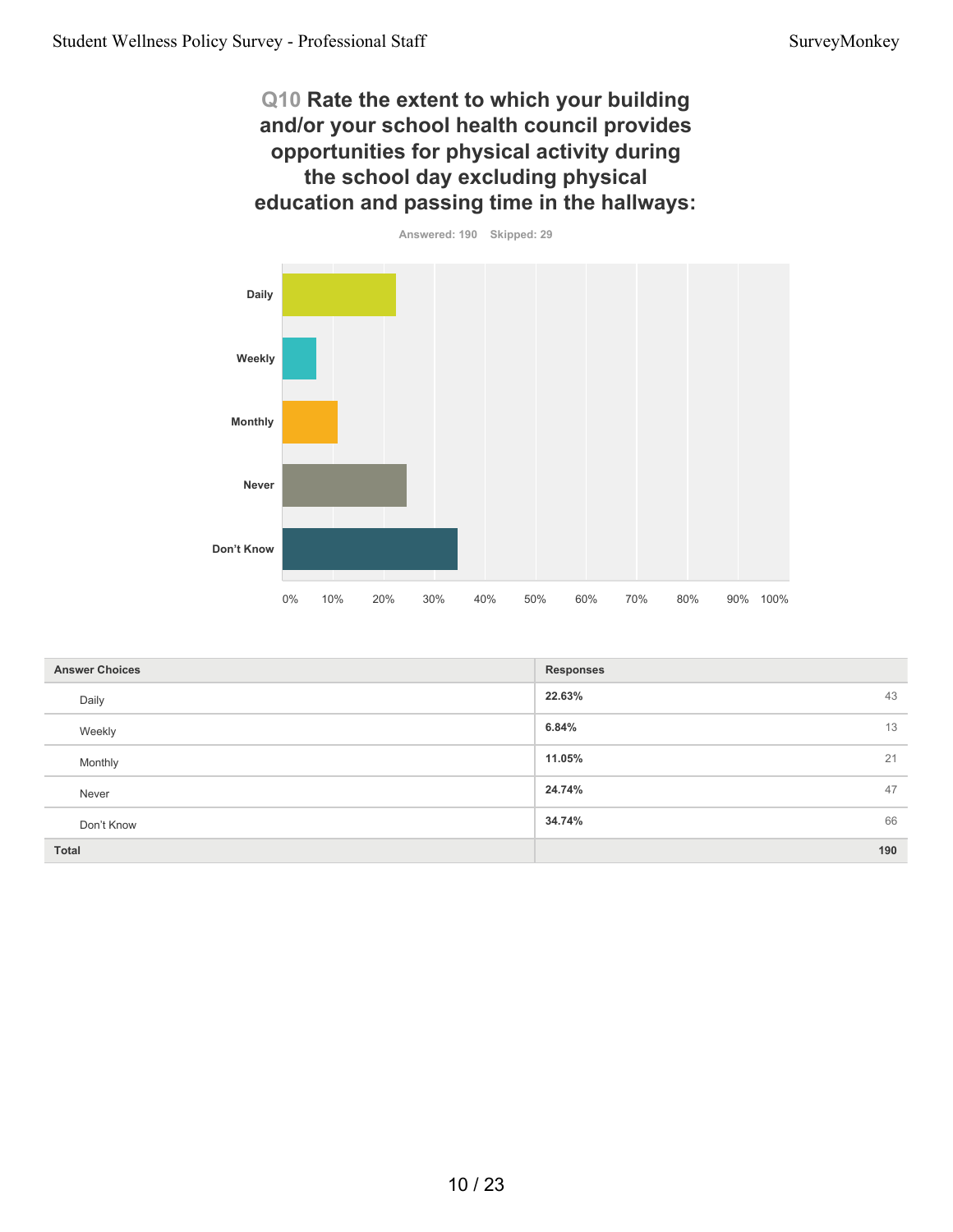# **Q11 Identify all the ways your building and/or school health council promotes healthy eating habits to students (check all that apply):**

![](_page_10_Figure_3.jpeg)

| <b>Answer Choices</b>               | <b>Responses</b> |     |
|-------------------------------------|------------------|-----|
| <b>Health Classes</b>               | 79.89%           | 139 |
| <b>PA Announcements</b>             | 15.52%           | 27  |
| Posters                             | 44.25%           | 77  |
| <b>Activities/Events</b>            | 20.69%           | 36  |
| Assemblies                          | 2.87%            | 5   |
| School Messenger                    | 1.72%            | 3   |
| Cafeteria Promotions                | 32.76%           | 57  |
| <b>Taste Testing/Demonstrations</b> | 6.32%            | 11  |
| <b>Strategic Food Placement</b>     | 4.60%            | 8   |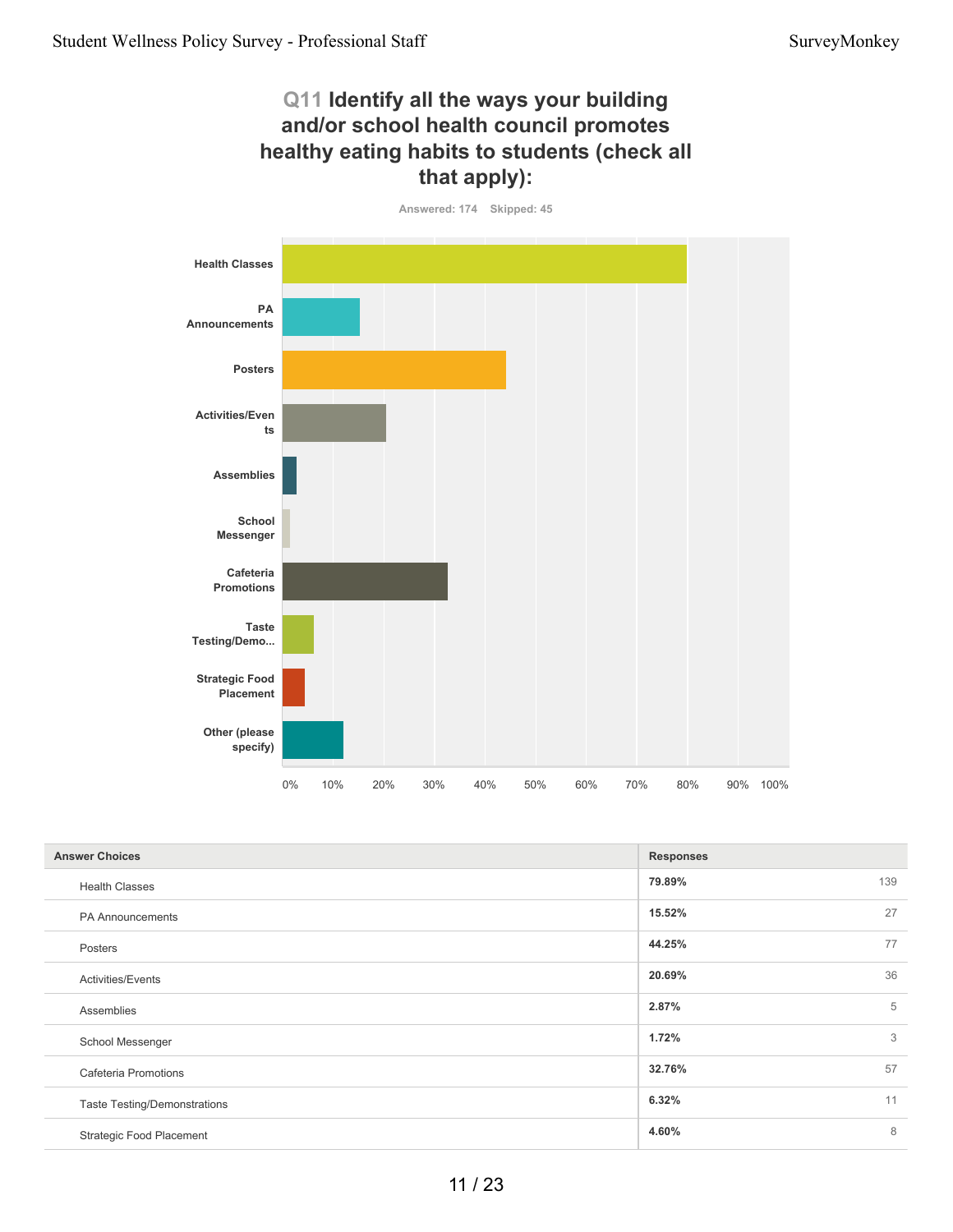| Other (please specify)        | 12.07%<br>- |
|-------------------------------|-------------|
| <b>Total Respondents: 174</b> |             |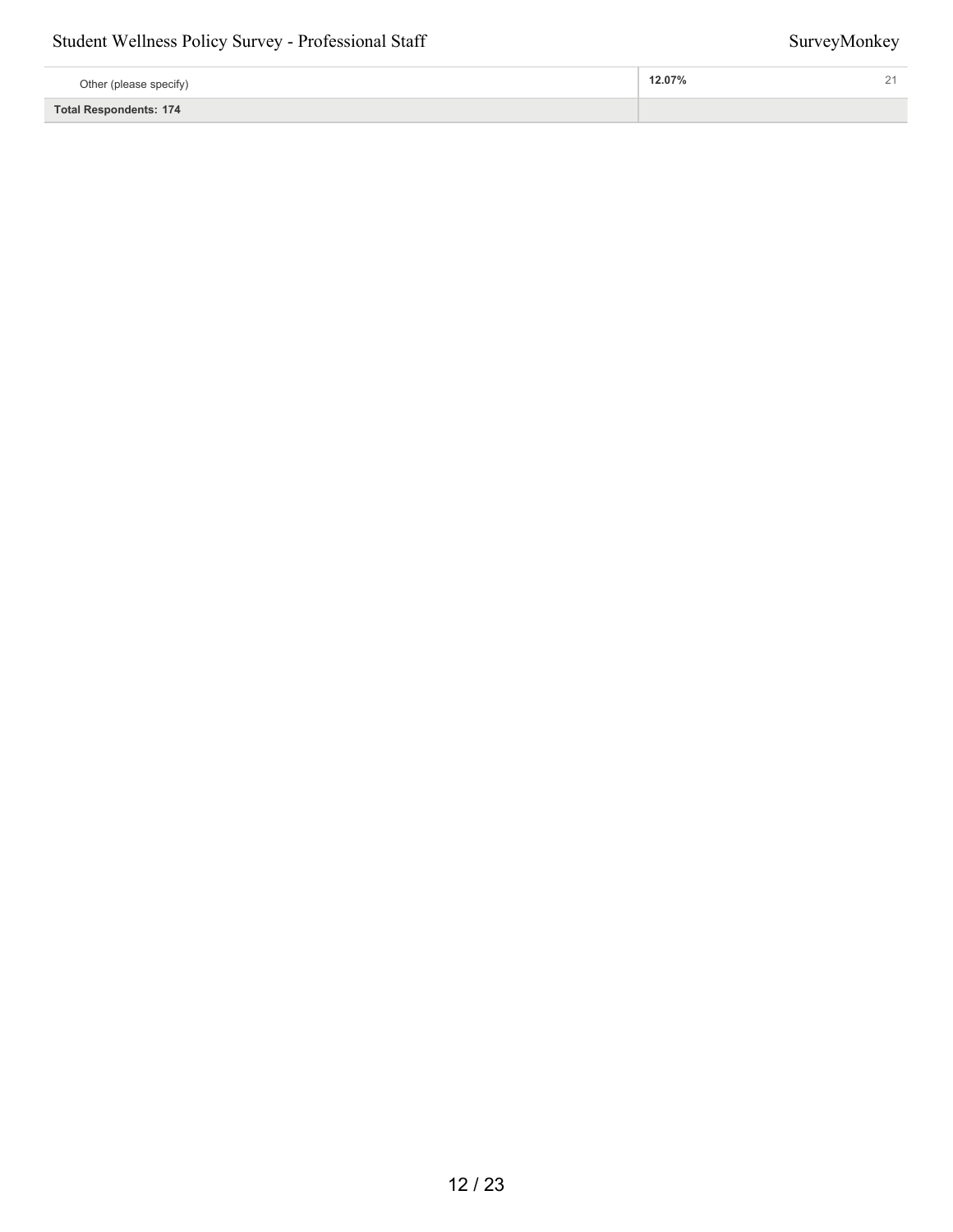#### **Q12 Rate the extent to which, on average, your building and/or school health council provides activities, events or announcements on healthy eating habits.**

**Answered: 194 Skipped: 25**

![](_page_12_Figure_4.jpeg)

| <b>Answer Choices</b> | <b>Responses</b> |
|-----------------------|------------------|
| Daily                 | 0.52%            |
| Weekly                | 2.58%<br>5       |
| Monthly               | 18<br>9.28%      |
| 1-2 Times per Year    | 35<br>18.04%     |
| Never                 | 23.20%<br>45     |
| Don't Know            | 46.39%<br>90     |
| <b>Total</b>          | 194              |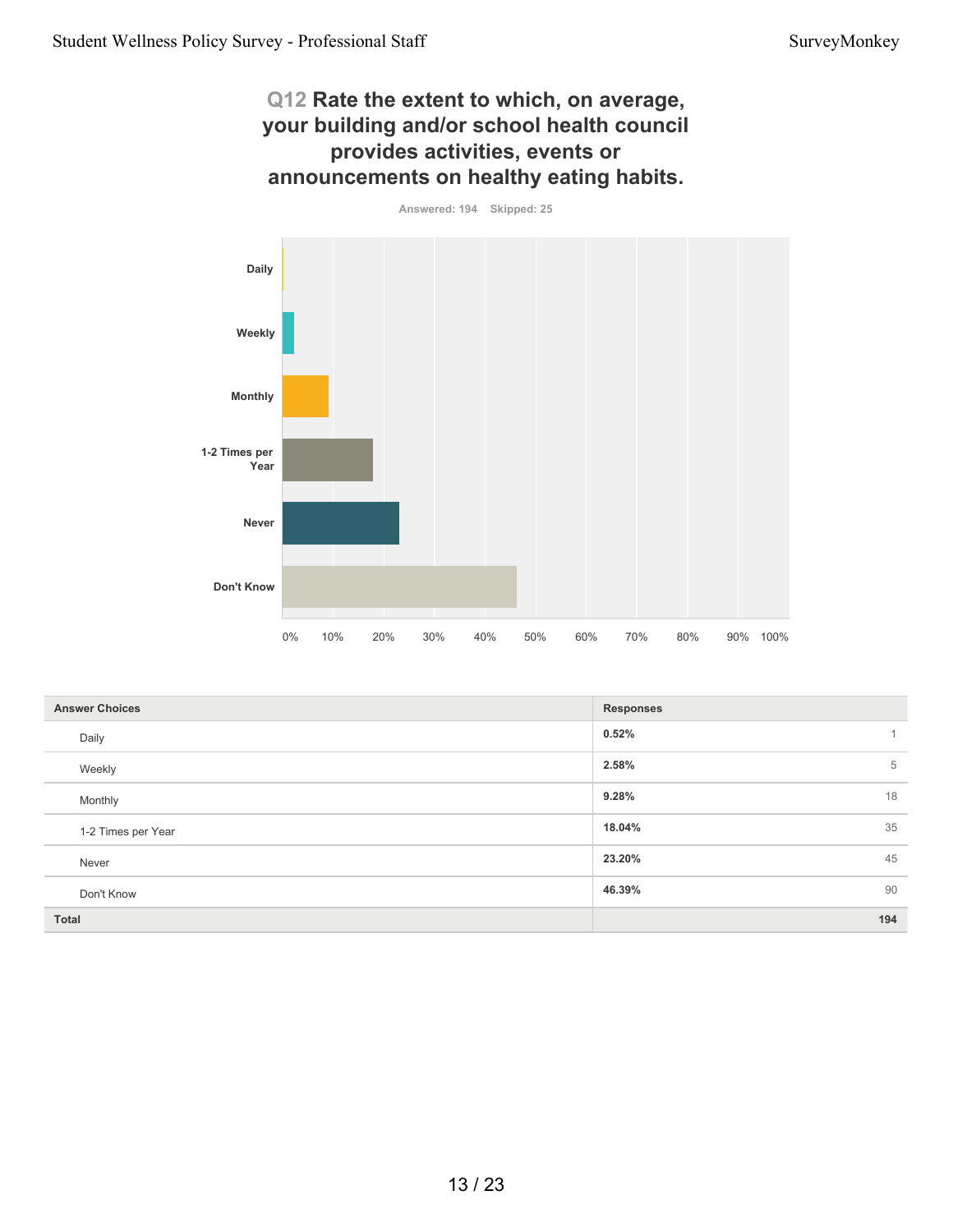#### **Q13 Which best describes the extent to which, on average, you provide candy and/or other unhealthy food items to students as a reward?**

**Answered: 192 Skipped: 27**

![](_page_13_Figure_4.jpeg)

| <b>Answer Choices</b> | <b>Responses</b>        |
|-----------------------|-------------------------|
| Daily                 | 3.65%<br>$\overline{7}$ |
| Weekly                | 14.06%<br>27            |
| Monthly               | 37.50%<br>72            |
| Never                 | 86<br>44.79%            |
| <b>Total</b>          | 192                     |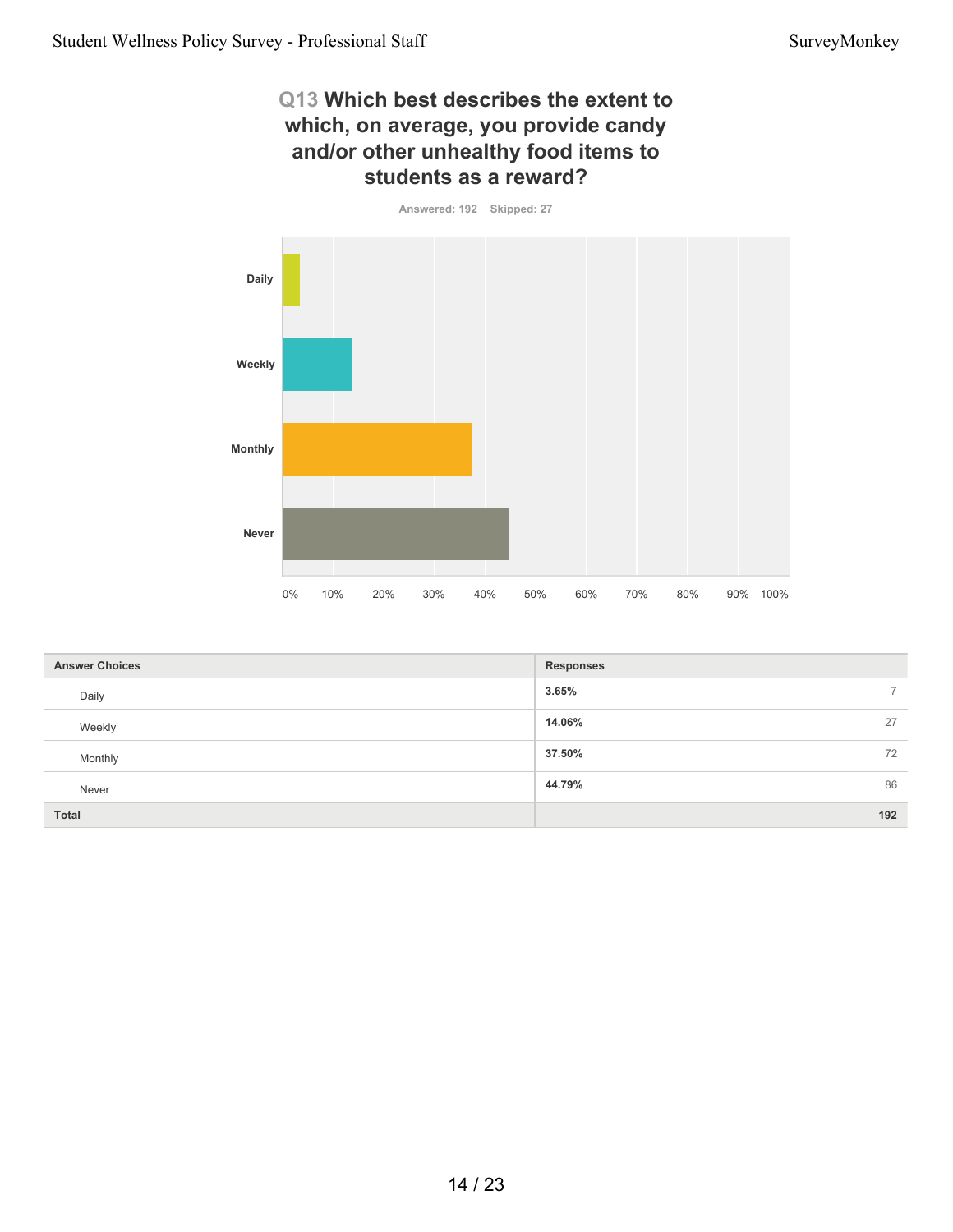![](_page_14_Figure_2.jpeg)

# **Q14 I allow my students to bring bottled**

| <b>Answer Choices</b>         | <b>Responses</b> |
|-------------------------------|------------------|
| Yes                           | 95.34%<br>184    |
| <b>No</b>                     | 4.15%<br>8       |
| Not allowed Per Building Rule | 0.52%            |
| <b>Total</b>                  | 193              |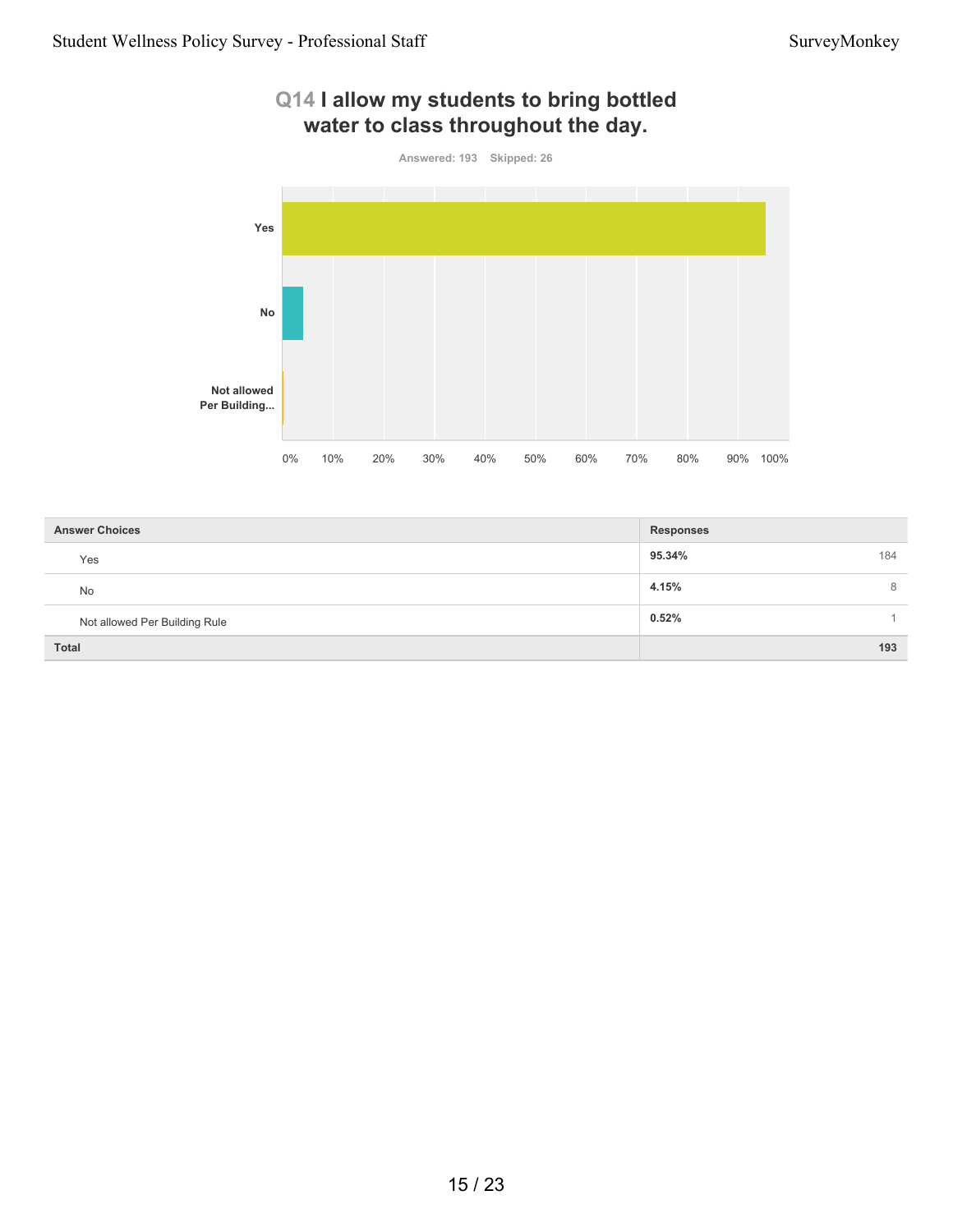![](_page_15_Figure_2.jpeg)

## **Q15 Students have access to free water in the cafeteria.**

| <b>Answer Choices</b> | <b>Responses</b> |
|-----------------------|------------------|
| Yes                   | 42.05%<br>82     |
| <b>No</b>             | 12.31%<br>24     |
| Don't Know            | 45.64%<br>89     |
| <b>Total</b>          | 195              |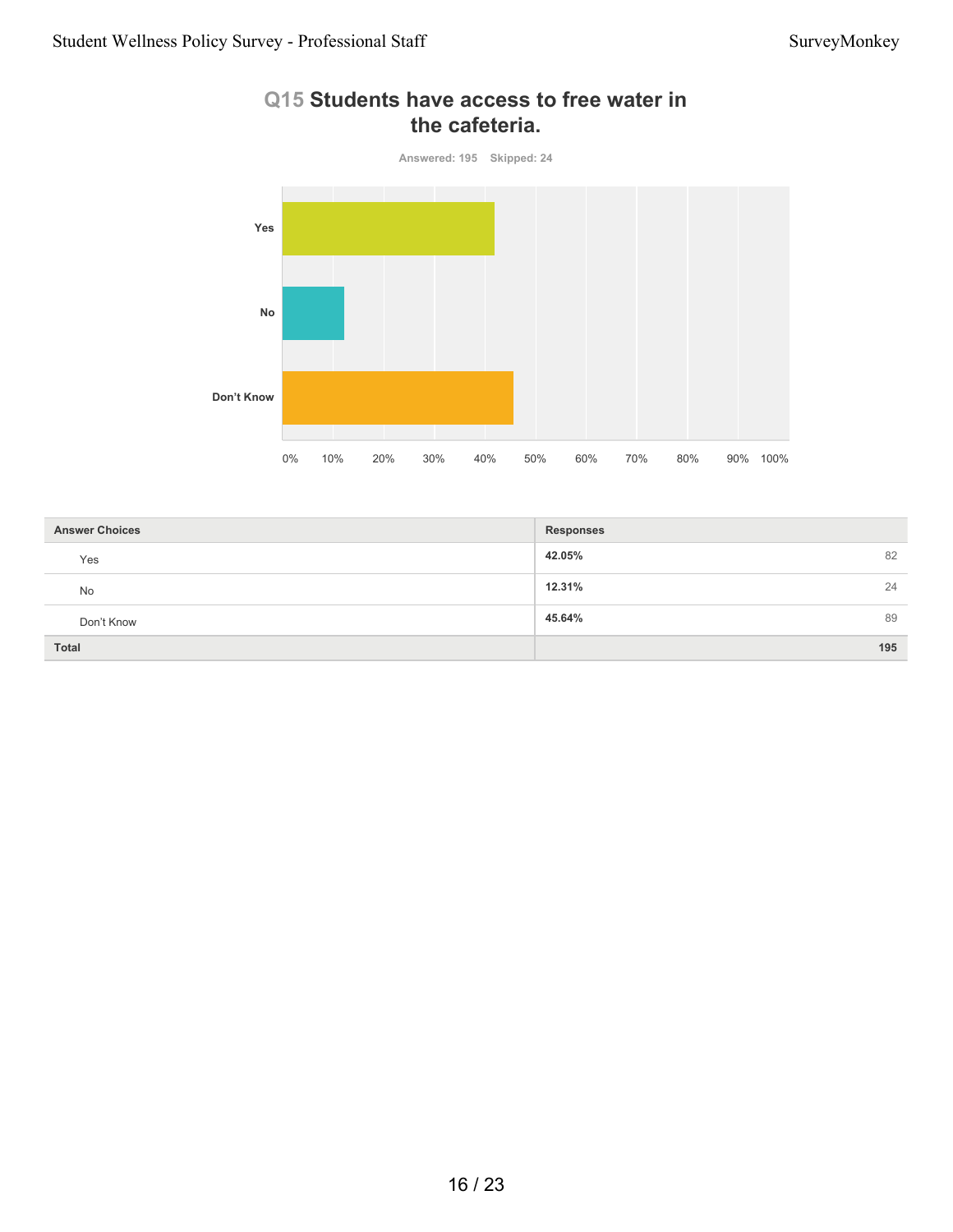# **Q16 Rate the extent to which you hold class/grade level/team parties during the school year.**

![](_page_16_Figure_3.jpeg)

| <b>Answer Choices</b> | <b>Responses</b> |
|-----------------------|------------------|
| Never                 | 34.72%<br>67     |
| Monthly               | 5.70%<br>11      |
| <b>Marking Period</b> | 47<br>24.35%     |
| Semester              | 33<br>17.10%     |
| Annually              | 35<br>18.13%     |
| <b>Total</b>          | 193              |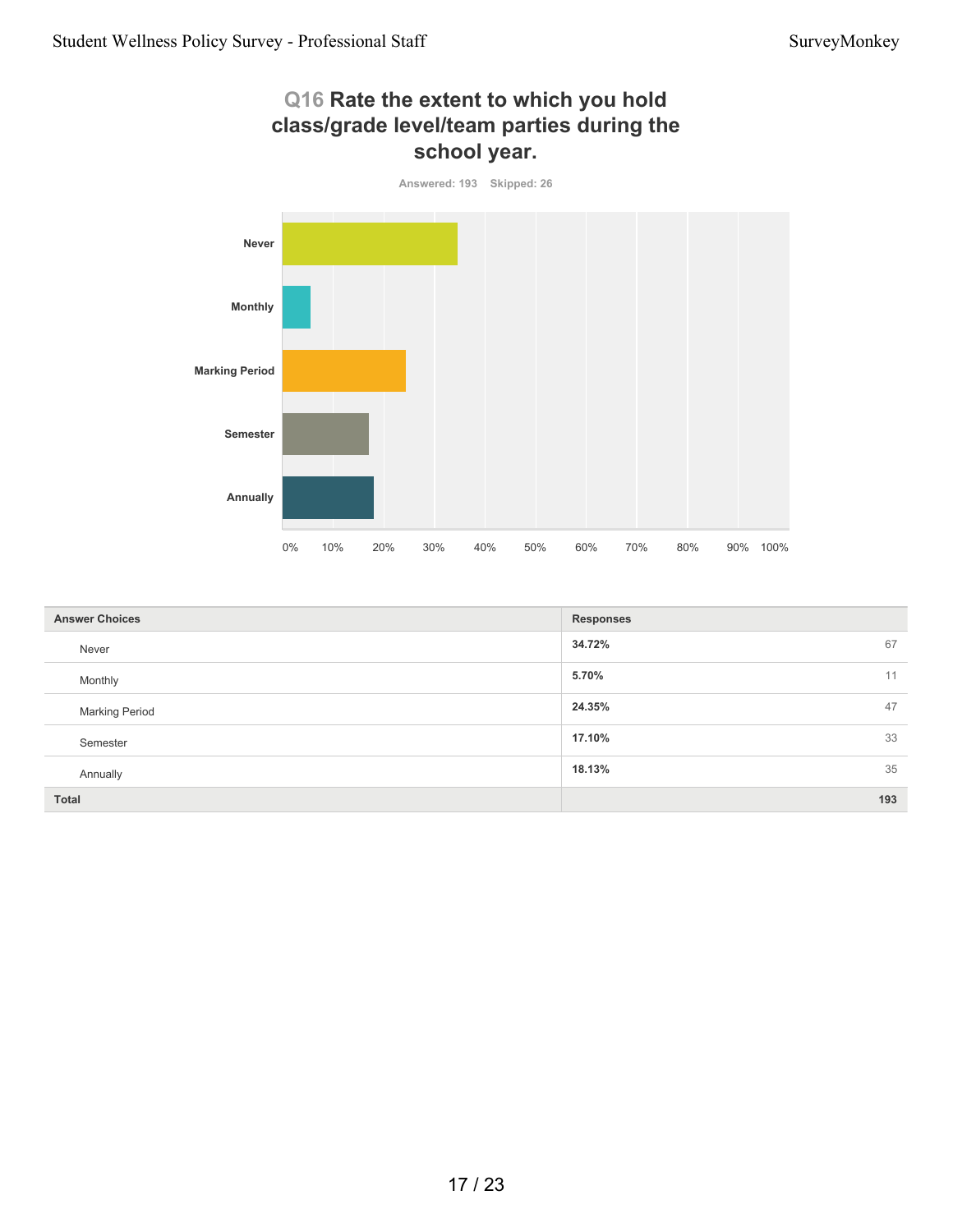![](_page_17_Figure_2.jpeg)

| Q17 I hold class/grade level/team parties for |  |
|-----------------------------------------------|--|
| the following reasons (Check all that apply): |  |

| <b>Answer Choices</b>               | <b>Responses</b> |    |
|-------------------------------------|------------------|----|
| Not applicable                      | 34.95%           | 65 |
| <b>Birthdays</b>                    | 5.38%            | 10 |
| Holidays                            | 29.57%           | 55 |
| Seasons                             | 1.61%            | 3  |
| 100th Day Celebration               | 6.45%            | 12 |
| Class Reward                        | 26.88%           | 50 |
| End of Quarter/Semester/End of Year | 16.67%           | 31 |
| Other (please specify)              | 16.13%           | 30 |
| <b>Total Respondents: 186</b>       |                  |    |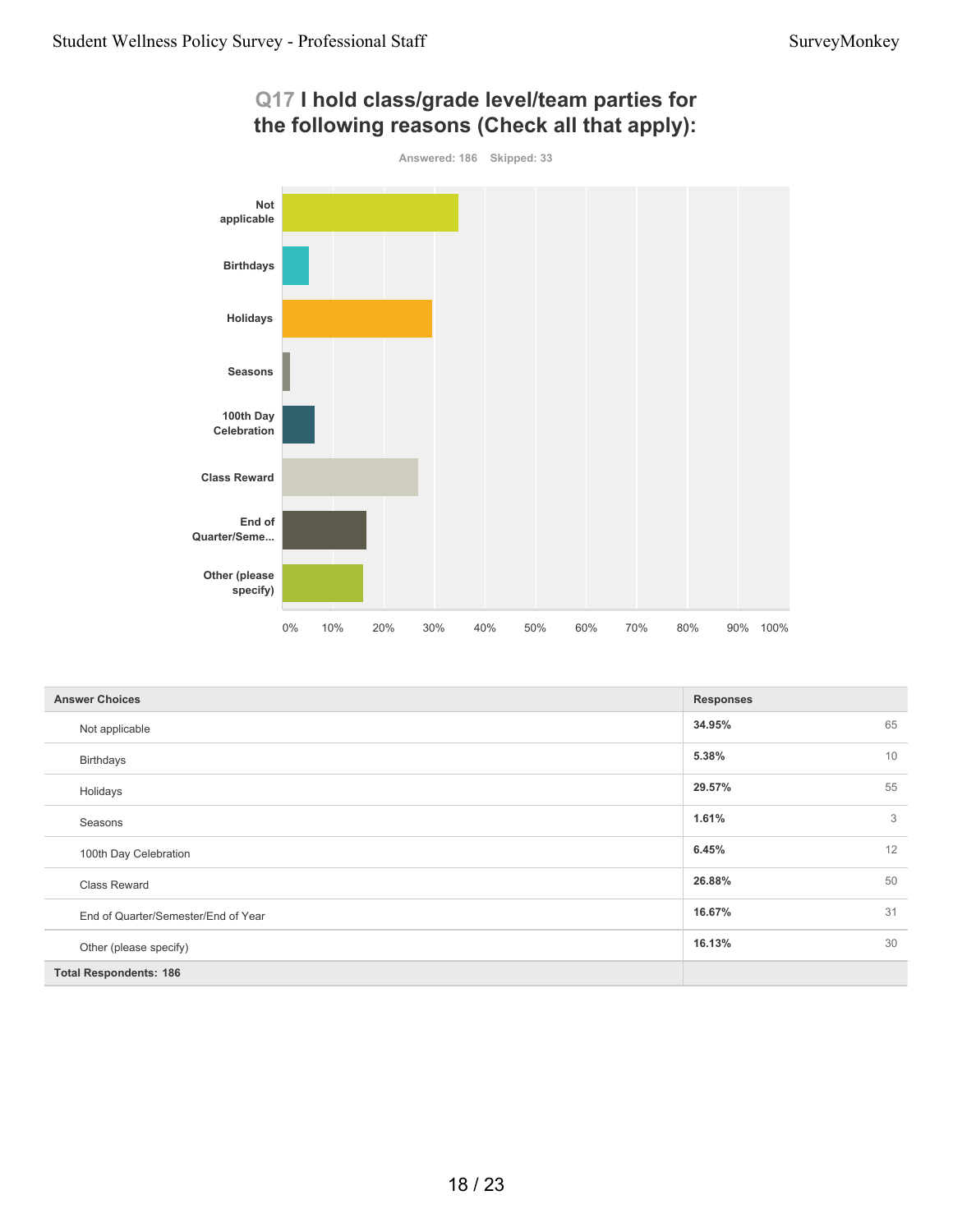## **Q18 I set limits on the amount of unhealthy food choices students may consume during class/grade level/team parties.**

![](_page_18_Figure_3.jpeg)

| <b>Answer Choices</b> | <b>Responses</b> |
|-----------------------|------------------|
| Yes                   | 36.08%<br>70     |
| No                    | 20.10%<br>39     |
| Not Applicable        | 43.81%<br>85     |
| Total                 | 194              |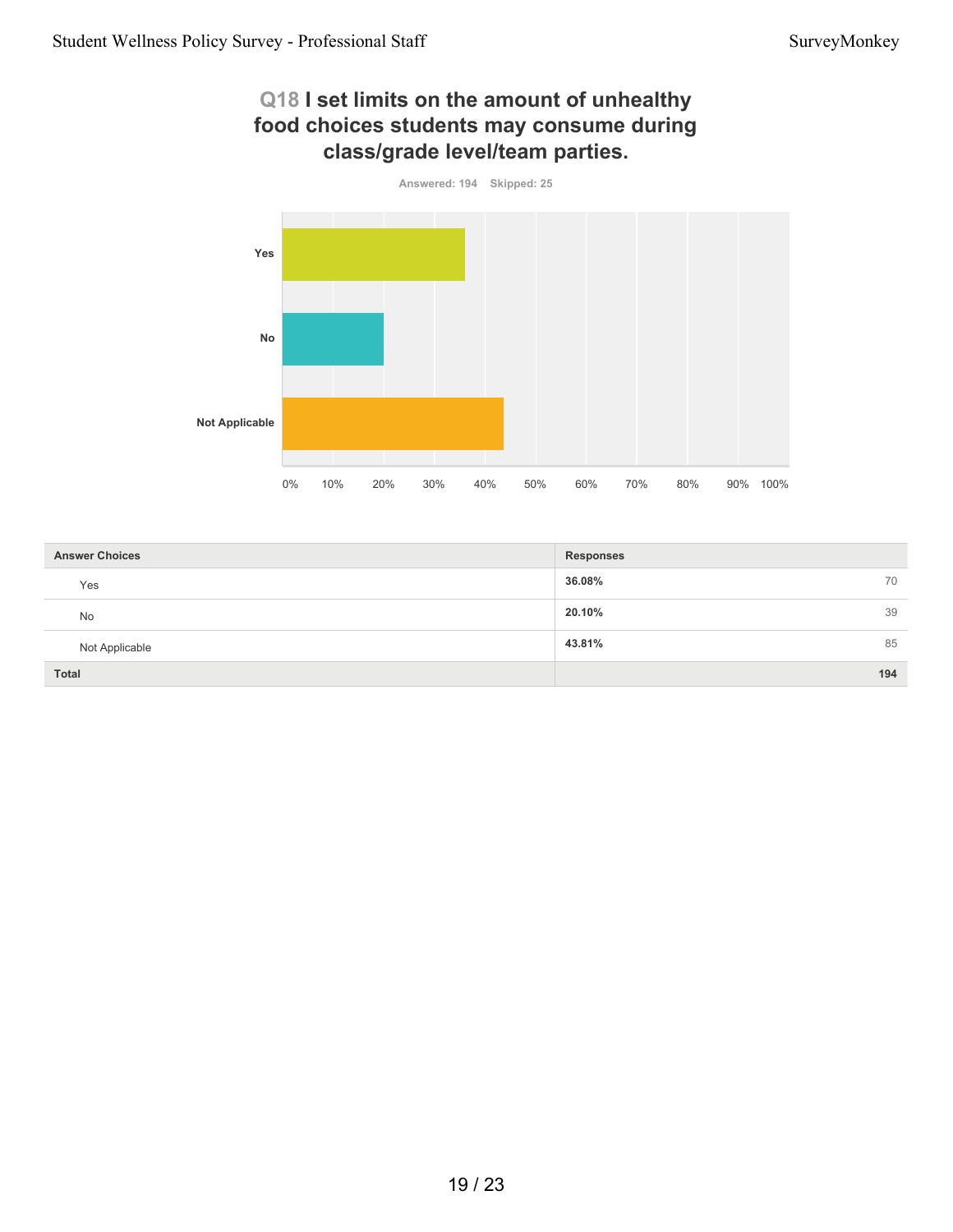![](_page_19_Figure_2.jpeg)

| <b>Answer Choices</b> | <b>Responses</b>        |
|-----------------------|-------------------------|
| Not Applicable        | 109<br>56.48%           |
| Never                 | 30<br>15.54%            |
| Rarely                | 30<br>15.54%            |
| Sometimes             | 20<br>10.36%            |
| Frequently            | 2.07%<br>$\overline{4}$ |
| Total                 | 193                     |

# **Q19 Rate the extent to which you use the**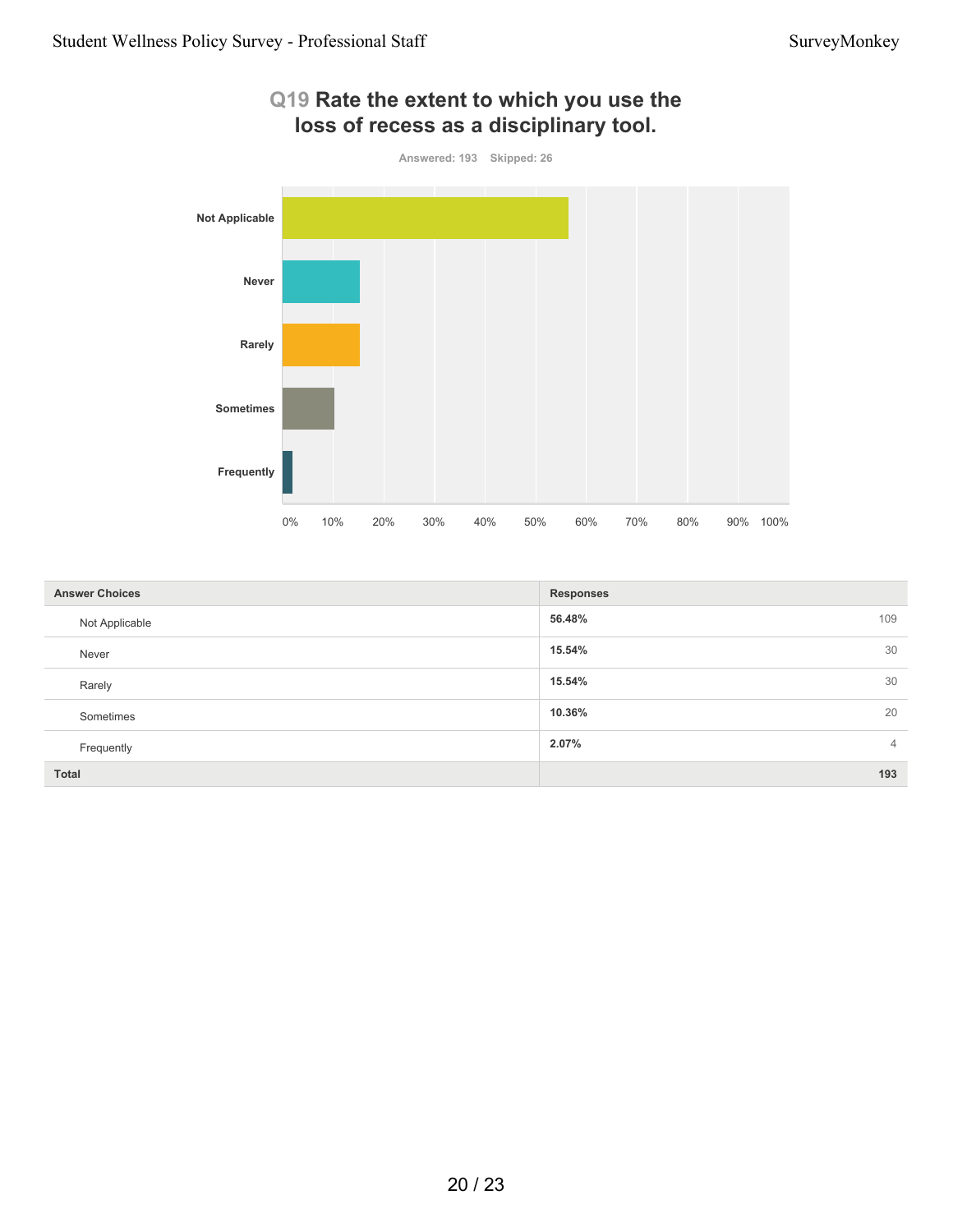# **Q20 My organization(s) rely solely/heavily on candy/food fundraisers to support their activities.**

![](_page_20_Figure_3.jpeg)

| <b>Answer Choices</b>    | <b>Responses</b> |
|--------------------------|------------------|
| <b>Strongly Agree</b>    | 2.59%<br>5       |
| Agree                    | 17<br>8.81%      |
| Disagree                 | 30<br>15.54%     |
| <b>Strongly Disagree</b> | 32<br>16.58%     |
| Not Applicable           | 109<br>56.48%    |
| Total                    | 193              |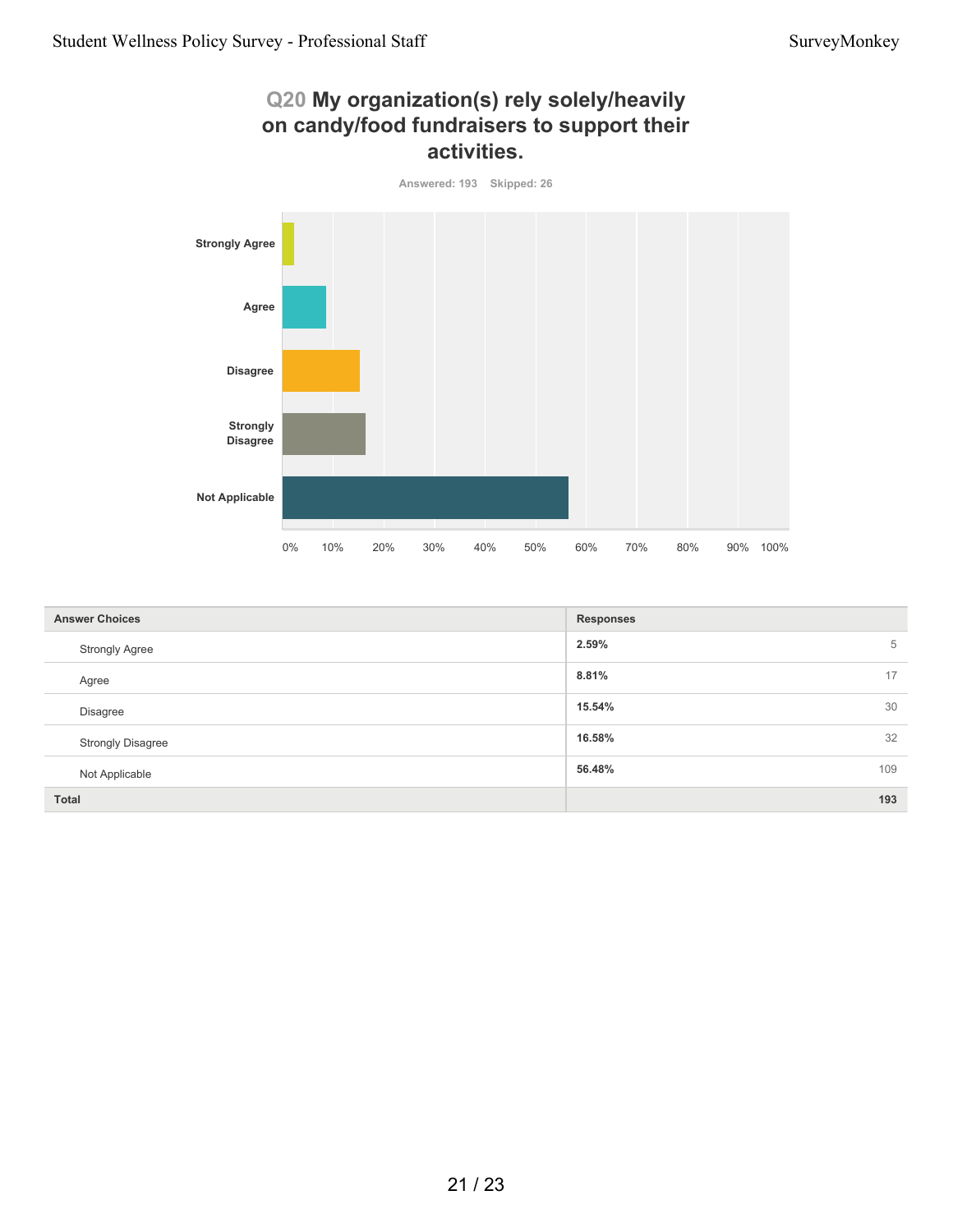#### **Q21 I could replace candy/food fundraisers with healthier food options or non-food merchandise and still meet the needs of my organization.**

![](_page_21_Figure_3.jpeg)

| <b>Answer Choices</b>    | <b>Responses</b> |
|--------------------------|------------------|
| <b>Strongly Agree</b>    | 5.24%<br>10      |
| Agree                    | 37<br>19.37%     |
| Disagree                 | 5.24%<br>10      |
| <b>Strongly Disagree</b> | 5.76%<br>11      |
| Not Applicable           | 123<br>64.40%    |
| <b>Total</b>             | 191              |